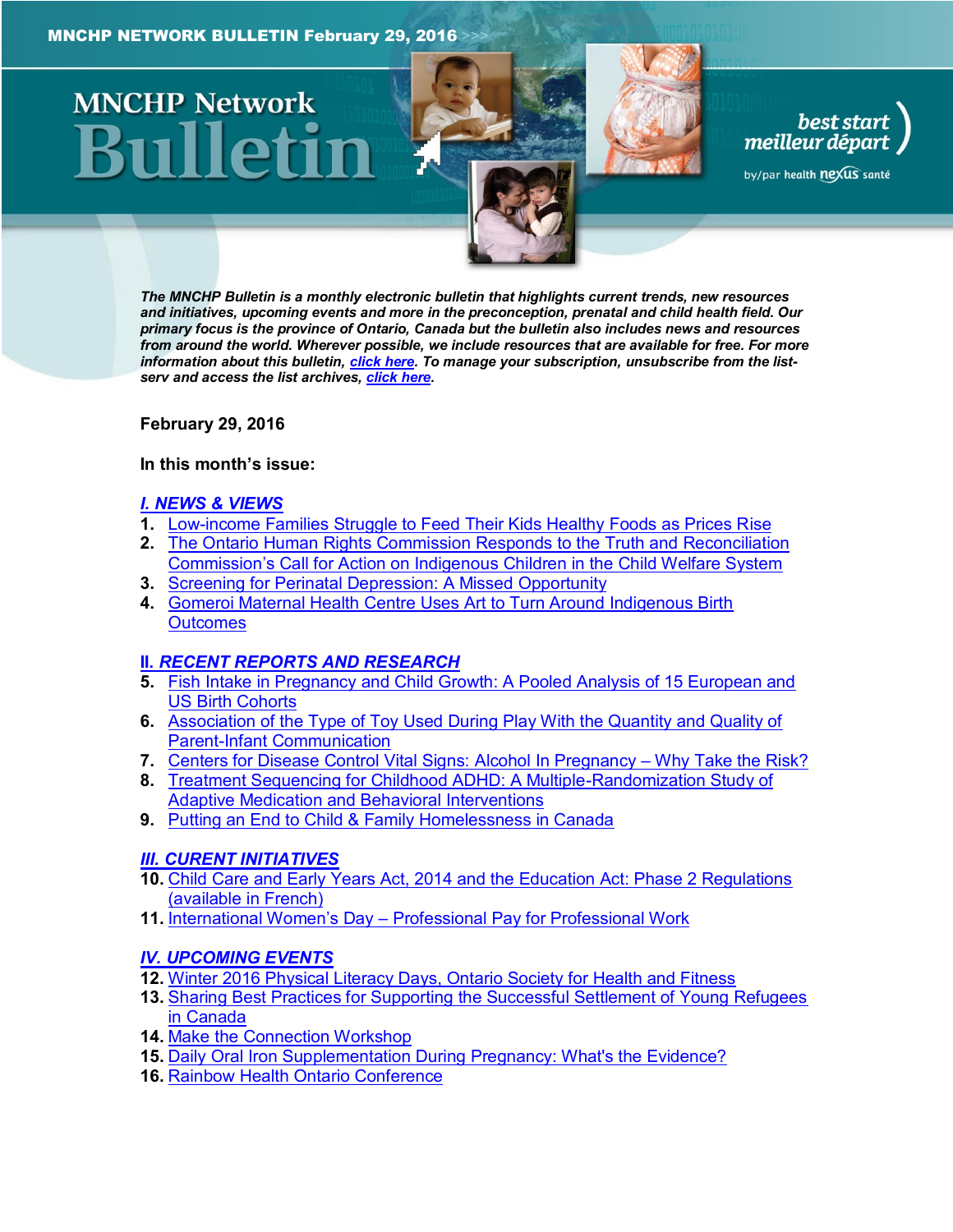- **17.** [Save the Date: Knowledge Exchange Forum on Using m-Health for Maternal,](#page-10-0)  [Newborn, and Child Health](#page-10-0)
- **18.** [2016 PRO Educational Forum and Trade Show](#page-10-1)
- **19.** [Online Course: Working With Families and Children](#page-10-2)
- **20.** [Introduction to Attachment Theory](#page-10-3)
- **21.** [Save the Date: Collaborative State of Mind Conference](#page-11-0)  Starting with The 'Self' [Self-Regulation for the Adults Who Care for Children & Youth](#page-11-0)
- **22.** [13th International Congress on Obesity 2016](#page-11-1)
- **23.** [The 13th Annual Summer Institute on Early Childhood Development -](#page-11-2) Growing ECE [Access and Quality: Opportunities and Challenges](#page-11-2)
- **24.** [Pediatric Health: Moving Along the Continuum of Care](#page-12-0)
- **25.** [Childbirth Educator Training Workshop](#page-12-1)

# *[V. RESOURCES](#page-12-2)*

- **26.** [Active for Life: Resources for Developing Physical Literacy \(available in French\)](#page-12-3)
- **27.** [The Healthy Eating Manual](#page-12-4)

# *[VI. FEATURED BEST START RESOURCES](#page-13-1)*

- **28.** My Life My Plan [Booklet \(available in French\)](#page-13-2)
- **29.** [Daddy and Me On the Move](#page-13-3)  Booklet (available in French)

# <span id="page-1-0"></span>**I. NEWS & VIEWS**

## <span id="page-1-1"></span>**1. Low-income Families Struggle to Feed Their Kids Healthy Foods as Prices Rise**

This article (Canadian Press, February 18, 2016) describes concerns related to the rising price of food and the ability of Canadian families to afford healthy foods. A research group has found that nearly 13% of Canadian families experience some type of food insecurity. This article explains the connection between food insecurity and the chance for children to explore and develop a taste for healthy foods. The article discussed how families with lower incomes tend to have more concern regarding food waste. It has been shown that it can take upwards of 15 tries before a child might develop a taste for something, and if cost of food is a worry, children are not offered foods that they reject at another time.

[https://www.baytoday.ca/business/low-income-families-struggle-to-feed-their-kids](https://www.baytoday.ca/business/low-income-families-struggle-to-feed-their-kids-healthy-foods-as-prices-rise-199456)[healthy-foods-as-prices-rise-199456](https://www.baytoday.ca/business/low-income-families-struggle-to-feed-their-kids-healthy-foods-as-prices-rise-199456)

[\[Return to top\]](#page-0-0)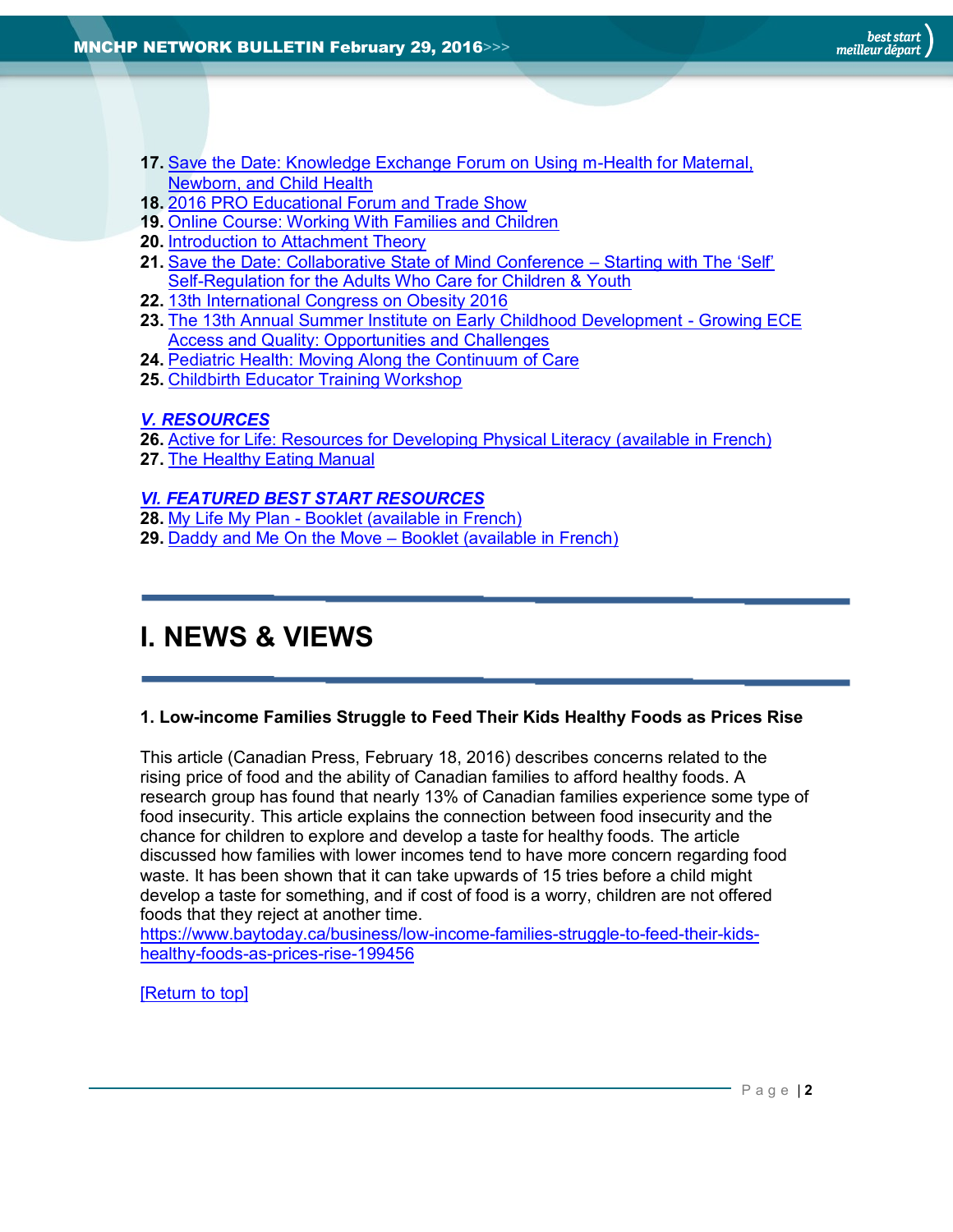<span id="page-2-0"></span>**2. The Ontario Human Rights Commission Responds to the Truth and Reconciliation Commission's Call for Action on Indigenous Children in the Child Welfare System**

In December, 2015, the "Ontario Human Rights Commission (OHRC) responded to the Truth and Reconciliation Commission of Canada's (TRC) calls to action, and to similar calls from racialized communities, by committing to address the goal of preventing and reducing the overrepresentation of Indigenous and racialized children and youth in the child welfare system". The OHRC has pledged to work with child welfare agencies across the province to ensure relevant race-based data is being collected and meaningful indicators are being tracked in order to better prevent and reduce the overrepresentation of Indigenous and racialized children in care. [http://www.ohrc.on.ca/en/news\\_centre/ohrc-responds-truth-and-reconciliation](http://www.ohrc.on.ca/en/news_centre/ohrc-responds-truth-and-reconciliation-commission%E2%80%99s-call-action-indigenous-children-child-welfare)[commission%E2%80%99s-call-action-indigenous-children-child-welfare](http://www.ohrc.on.ca/en/news_centre/ohrc-responds-truth-and-reconciliation-commission%E2%80%99s-call-action-indigenous-children-child-welfare)

# [\[Return to top\]](#page-0-0)

## <span id="page-2-1"></span>**3. Screening for Perinatal Depression: A Missed Opportunity**

In this editorial in the Lancet journal, a recommendation that all pregnant and postpartum women should be routinely screened for depression from the US Preventive Services Task Force (USPSTF) is questioned. The authors note that these recommendations are at odds with expert groups in Canada and the UK and that there was not sufficient evidence to support routine screening. In addition, the authors suggest that there is not currently an appropriate screening tool for routine screening, in particular because of the high rate of false-positives, which could lead to costly unnecessary referrals and interventions. The identification of depression during the perinatal period is recognized as important, however, the authors believe that with the evidence currently available, routine screening could potentially do more harm than good.

[http://www.thelancet.com/journals/lancet/article/PIIS0140-6736%2816%2900265-](http://www.thelancet.com/journals/lancet/article/PIIS0140-6736%2816%2900265-8/fulltext) [8/fulltext](http://www.thelancet.com/journals/lancet/article/PIIS0140-6736%2816%2900265-8/fulltext)

## [\[Return to top\]](#page-0-0)

# <span id="page-2-2"></span>**4. Gomeroi Maternal Health Centre Uses Art to Turn Around Indigenous Birth Outcomes**

An article published by the Australian newsource ABC (February 18, 2016) describes a study examining maternal health and birth outcomes for indigenous women in New South Wales, Australia. The study looks at the health of women attending an arts-based prenatal care program and has found that more than half of indigenous women in the program had pregnancy or birth complications which highlights major health disparities. These results are being compared to a similar study out of McMaster University in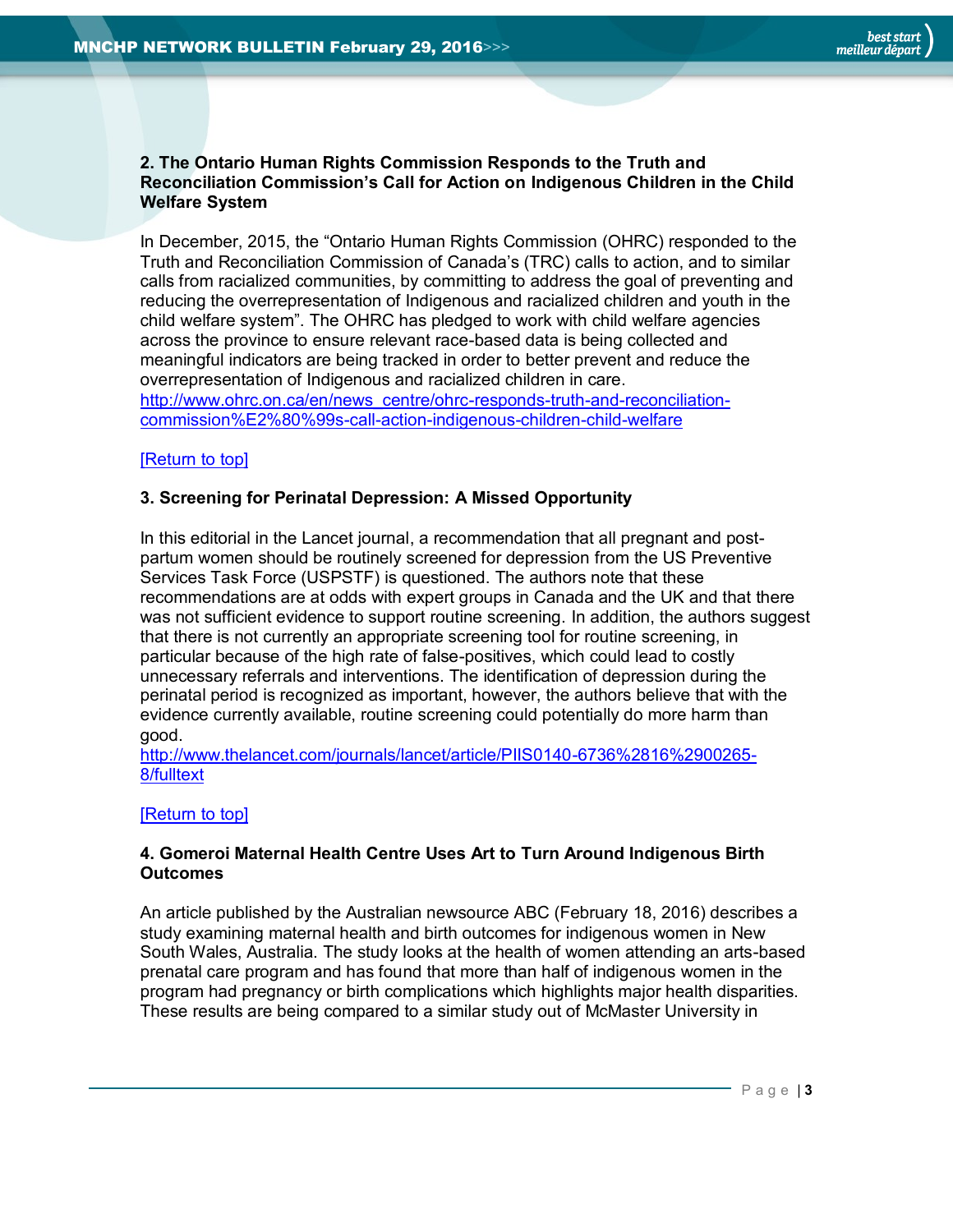Ontario and has found that the women in Canada are having more positive health outcomes and researchers are exploring what is contributing to those results. [http://www.abc.net.au/news/2016-02-17/researchers-look-at-art-to-improve-indigenous](http://www.abc.net.au/news/2016-02-17/researchers-look-at-art-to-improve-indigenous-maternal-outcomes/7177292)[maternal-outcomes/7177292](http://www.abc.net.au/news/2016-02-17/researchers-look-at-art-to-improve-indigenous-maternal-outcomes/7177292)

[\[Return to top\]](#page-0-0)

# <span id="page-3-0"></span>**II. RECENT REPORTS AND RESEARCH**

**\* indicates journal subscription required for full text access**

# <span id="page-3-1"></span>**5. Fish Intake in Pregnancy and Child Growth: A Pooled Analysis of 15 European and US Birth Cohorts**

Stratakis, N., Roumeliotaki, T., Oken, E., Barros, H., Basterrechea, M., Charles, M.-A., . . . Chatzi, L. (2016). Fish intake in pregnancy and child growth: A pooled analysis of 15 European and US birth cohorts**.** *JAMA Pediatrics.* DOI: [10.1001/jamapediatrics.2015.4430](http://dx.doi.org/10.1001/jamapediatrics.2015.4430)

## ABSTRACT:

## **Importance**

Maternal fish intake in pregnancy has been shown to influence fetal growth. The extent to which fish intake affects childhood growth and obesity remains unclear.

#### **Objective**

To examine whether fish intake in pregnancy is associated with offspring growth and the risk of childhood overweight and obesity.

## **Design, Setting, and Participants**

Multicenter, population-based birth cohort study of singleton deliveries from 1996 to 2011 in Belgium, France, Greece, Ireland, Italy, the Netherlands, Norway, Poland, Portugal, Spain, and Massachusetts. A total of 26 184 pregnant women and their children were followed up at 2-year intervals until the age of 6 years.

## **Exposures**

Consumption of fish during pregnancy.

## **Main Outcomes and Measures**

We estimated offspring body mass index percentile trajectories from 3 months after birth to 6 years of age. We defined rapid infant growth as a weight gain *z* score greater than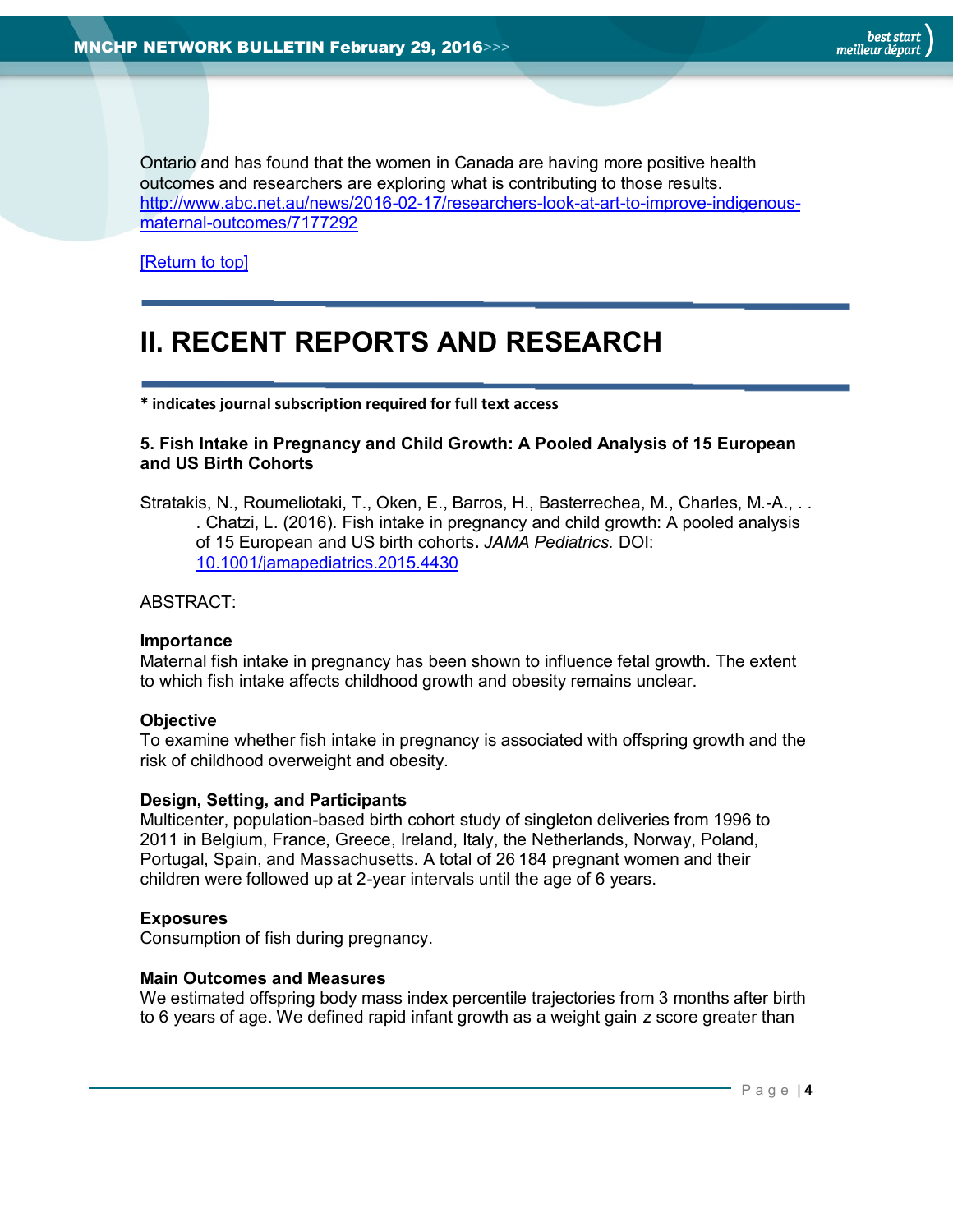

0.67 from birth to 2 years and childhood overweight/obesity at 4 and 6 years as body mass index in the 85th percentile or higher for age and sex. We calculated cohortspecific effect estimates and combined them by random-effects meta-analysis.

# **Results**

This multicenter, population-based birth cohort study included the 26 184 pregnant women and their children. The median fish intake during pregnancy ranged from 0.5 times/week in Belgium to 4.45 times/week in Spain. Women who ate fish more than 3 times/week during pregnancy gave birth to offspring with higher body mass index values from infancy through middle childhood compared with women with lower fish intake (3 times/week or less). High fish intake during pregnancy (>3 times/week) was associated with increased risk of rapid infant growth, with an adjusted odds ratio (aOR) of 1.22 (95% CI, 1.05-1.42) and increased risk of offspring overweight/obesity at 4 years (aOR, 1.14 [95% CI, 0.99-1.32]) and 6 years (aOR, 1.22 [95% CI, 1.01-1.47]) compared with an intake of once per week or less. Interaction analysis showed that the effect of high fish intake during pregnancy on rapid infant growth was greater among girls (aOR, 1.31 [95% CI, 1.08-1.59]) than among boys (aOR, 1.11 [95% CI, 0.92-1.34]; *P*=.02 for interaction).

# **Conclusions and Relevance**

High maternal fish intake during pregnancy was associated with increased risk of rapid growth in infancy and childhood obesity. Our findings are in line with the fish intake limit proposed by the US Food and Drug Administration and Environmental Protection Agency.

[10.1001/jamapediatrics.2015.4430](http://dx.doi.org/10.1001/jamapediatrics.2015.4430)

# [\[Return to top\]](#page-0-0)

# <span id="page-4-0"></span>**\*6. Association of the Type of Toy Used During Play With the Quantity and Quality of Parent-Infant Communication\***

Sosa, A.V. (2016). Association of the type of toy used during play with the quantity and auality of parent-infant communication**.** *JAMA Pediatrics*, *170*(2), 132. DOI: [10.1001/jamapediatrics.2015.3753](http://dx.doi.org/10.1001/jamapediatrics.2015.3753)

ABSTRACT:

#### **Importance**

The early language environment of a child influences language outcome, which in turn affects reading and academic success. It is unknown which types of everyday activities promote the best language environment for children.

## **Objective**

To investigate whether the type of toy used during play is associated with the parentinfant communicative interaction.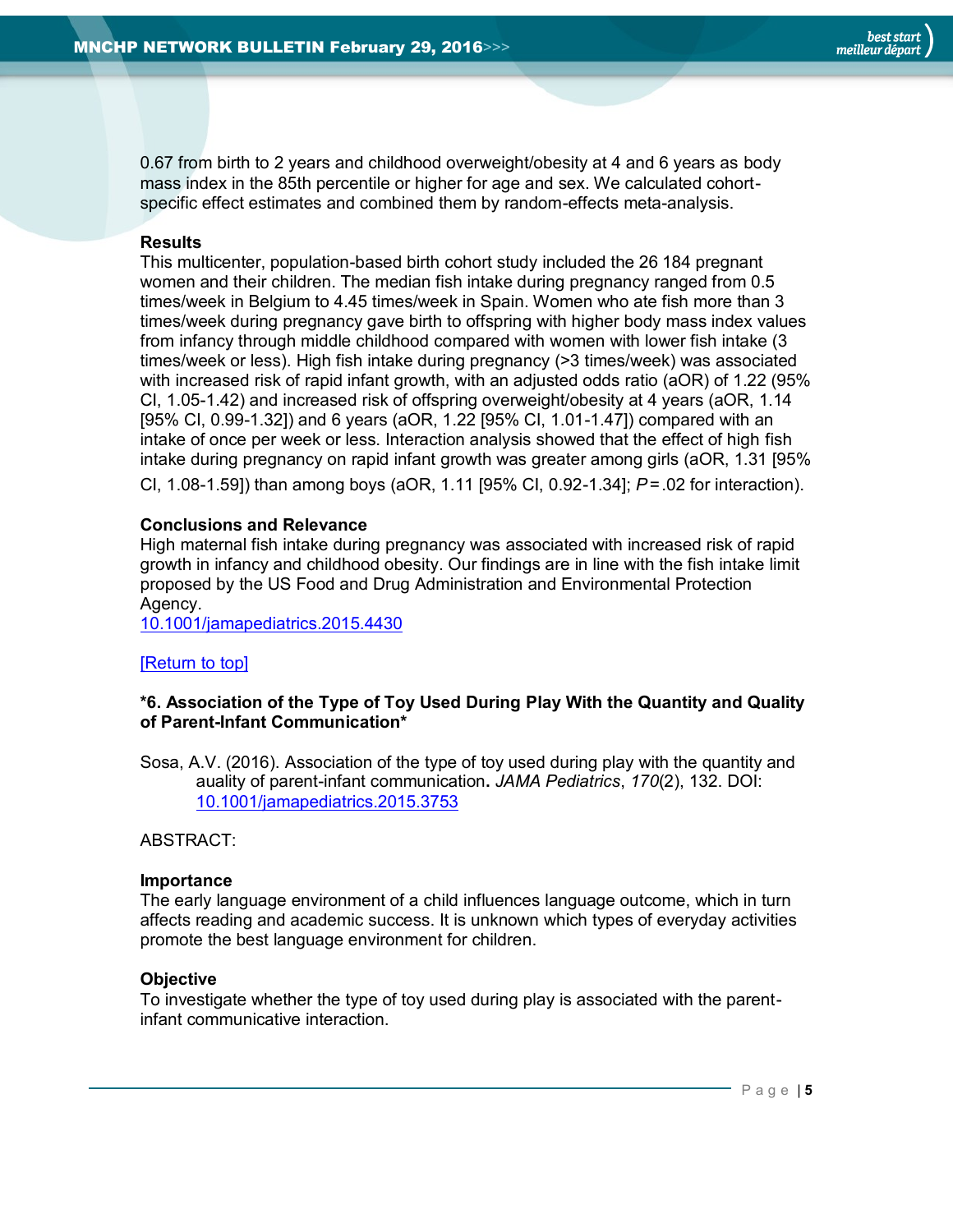# **Design, Setting, and Participants**

Controlled experiment in a natural environment of parent-infant communication during play with 3 different toy sets. Participant recruitment and data collection were conducted between February 1, 2013, and June 30, 2014. The volunteer sample included 26 parent-infant (aged 10-16 months) dyads.

# **Exposures**

Fifteen-minute in-home parent-infant play sessions with electronic toys, traditional toys, and books.

# **Main Outcomes and Measures**

Numbers of adult words, child vocalizations, conversational turns, parent verbal responses to child utterances, and words produced by parents in 3 different semantic categories (content-specific words) per minute during play sessions.

# **Results**

Among the 26 parent-infant dyads, toy type was associated with all outcome measures. During play with electronic toys, there were fewer adult words (mean, 39.62; 95% CI, 33.36-45.65), fewer conversational turns (mean, 1.64; 95% CI, 1.12-2.19), fewer parental responses (mean, 1.31; 95% CI, 0.87-1.77), and fewer productions of contentspecific words (mean, 1.89; 95% CI, 1.49-2.35) than during play with traditional toys or books. Children vocalized less during play with electronic toys (mean per minute, 2.9; 95% CI, 2.16-3.69) than during play with books (mean per minute, 3.91; 95% CI, 3.09- 4.68). Parents produced fewer words during play with traditional toys (mean per minute, 55.56; 95% CI, 46.49-64.17) than during play with books (mean per minute, 66.89; 95% CI, 59.93-74.19) and use of content-specific words was lower during play with traditional toys (mean per minute, 4.09; 95% CI, 3.26-4.99) than during play with books (mean per minute, 6.96; 95% CI, 6.07-7.97).

## **Conclusions and Relevance**

Play with electronic toys is associated with decreased quantity and quality of language input compared with play with books or traditional toys. To promote early language development, play with electronic toys should be discouraged. Traditional toys may be a valuable alternative for parent-infant play time if book reading is not a preferred activity. <http://archpedi.jamanetwork.com/article.aspx?articleid=2478386>

## [\[Return to top\]](#page-0-0)

# <span id="page-5-0"></span>**7. Centers for Disease Control Vital Signs: Alcohol In Pregnancy – Why Take the Risk?**

Centers for Disease Control and Prevention. (2016). Alcohol in pregnancy – Why take the risk? Retrieved from <http://www.cdc.gov/vitalsigns/fasd/>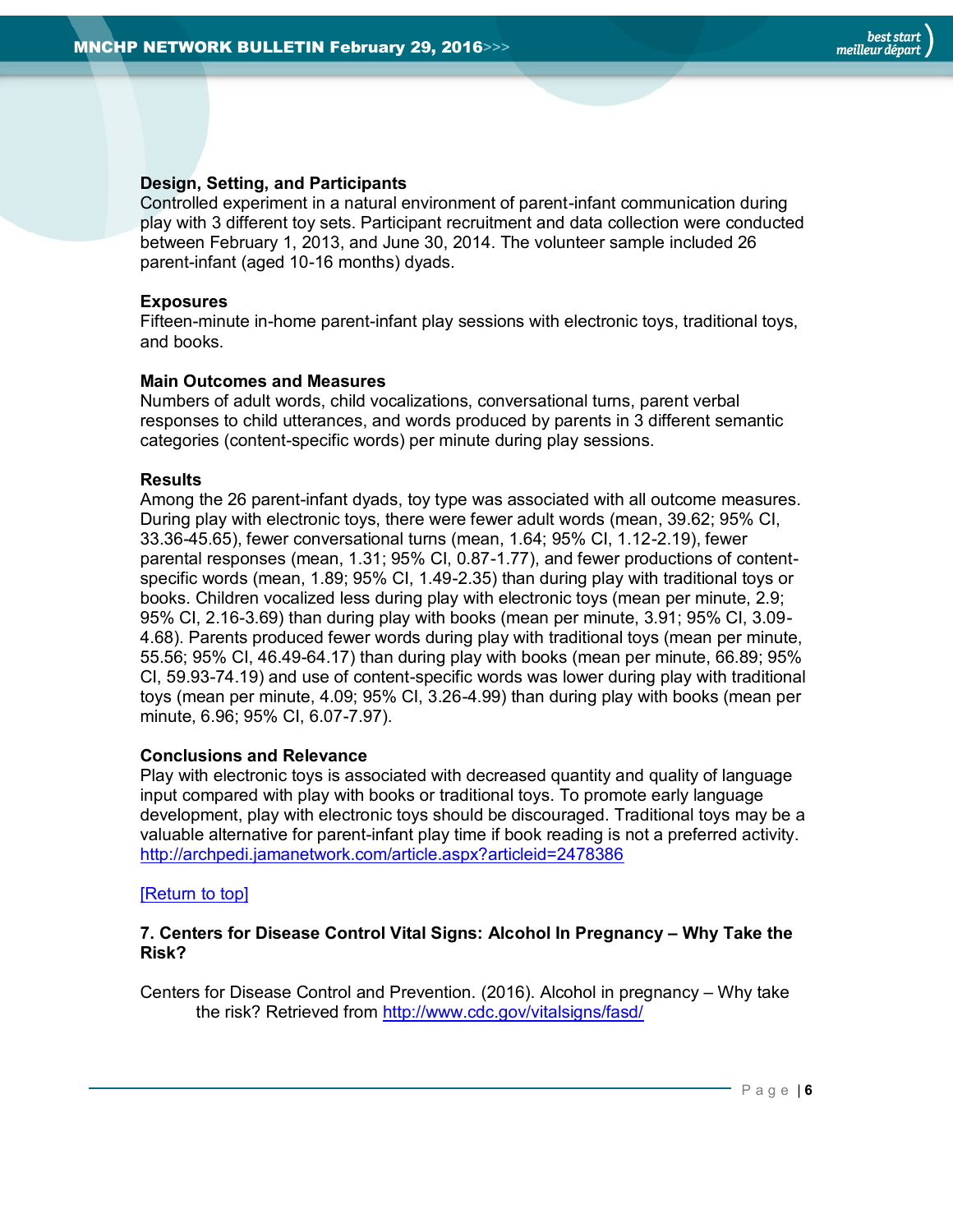# **OVERVIEW**

Alcohol use during pregnancy can cause fetal alcohol spectrum disorders (FASDs), which are physical, behavioral, and intellectual disabilities that last a lifetime. More than 3 million US women are at risk of exposing their developing baby to alcohol because they are drinking, having sex, and not using birth control to prevent pregnancy. About half of all US pregnancies are unplanned and, even if planned, most women do not know they are pregnant until they are 4-6 weeks into the pregnancy. This means a woman might be drinking and exposing her developing baby to alcohol without knowing it. Alcohol screening and counseling helps people who are drinking too much to drink less. It is recommended that women who are pregnant or might be pregnant not drink alcohol at all. FASDs do not occur if a developing baby is not exposed to alcohol before birth. <http://www.cdc.gov/vitalsigns/fasd/>

# [\[Return to top\]](#page-0-0)

# <span id="page-6-0"></span>**\*8. Treatment Sequencing for Childhood ADHD: A Multiple-Randomization Study of Adaptive Medication and Behavioral Interventions\***

Pelham, W. E., Fabiano, G. A., Waxmonsky, J. G., Greiner, A. R., Gnagy, E. M., Pelham, W. E., . . . Murphy, S. A. (2016). Treatment sequencing for childhood ADHD: A multiple-randomization study of adaptive medication and behavioral interventions. *Journal of Clinical Child and Adolescent Psychology.* DOI: 10.1080/15374416.2015.1105138

# ABSTRACT:

Behavioral and pharmacological treatments for children with attention deficit/hyperactivity disorder (ADHD) were evaluated to address whether endpoint outcomes are better depending on which treatment is initiated first and, in case of insufficient response to initial treatment, whether increasing dose of initial treatment or adding the other treatment modality is superior. Children with ADHD (ages  $5-12$ , N = 146, 76% male) were treated for 1 school year. Children were randomized to initiate treatment with low doses of either (a) behavioral parent training (8 group sessions) and brief teacher consultation to establish a Daily Report Card or (b) extended-release methylphenidate (equivalent to .15 mg/kg/dose bid). After 8 weeks or at later monthly intervals as necessary, insufficient responders were re-randomized to secondary interventions that either increased the dose/intensity of the initial treatment or added the other treatment modality, with adaptive adjustments monthly as needed to these secondary treatments. The group beginning with behavioral treatment displayed significantly lower rates of observed classroom rule violations (the primary outcome) at study endpoint and tended to have fewer out-of-class disciplinary events. Further, adding medication secondary to initial behavior modification resulted in better outcomes on the primary outcomes and parent/teacher ratings of oppositional behavior than adding behavior modification to initial medication. Normalization rates on teacher and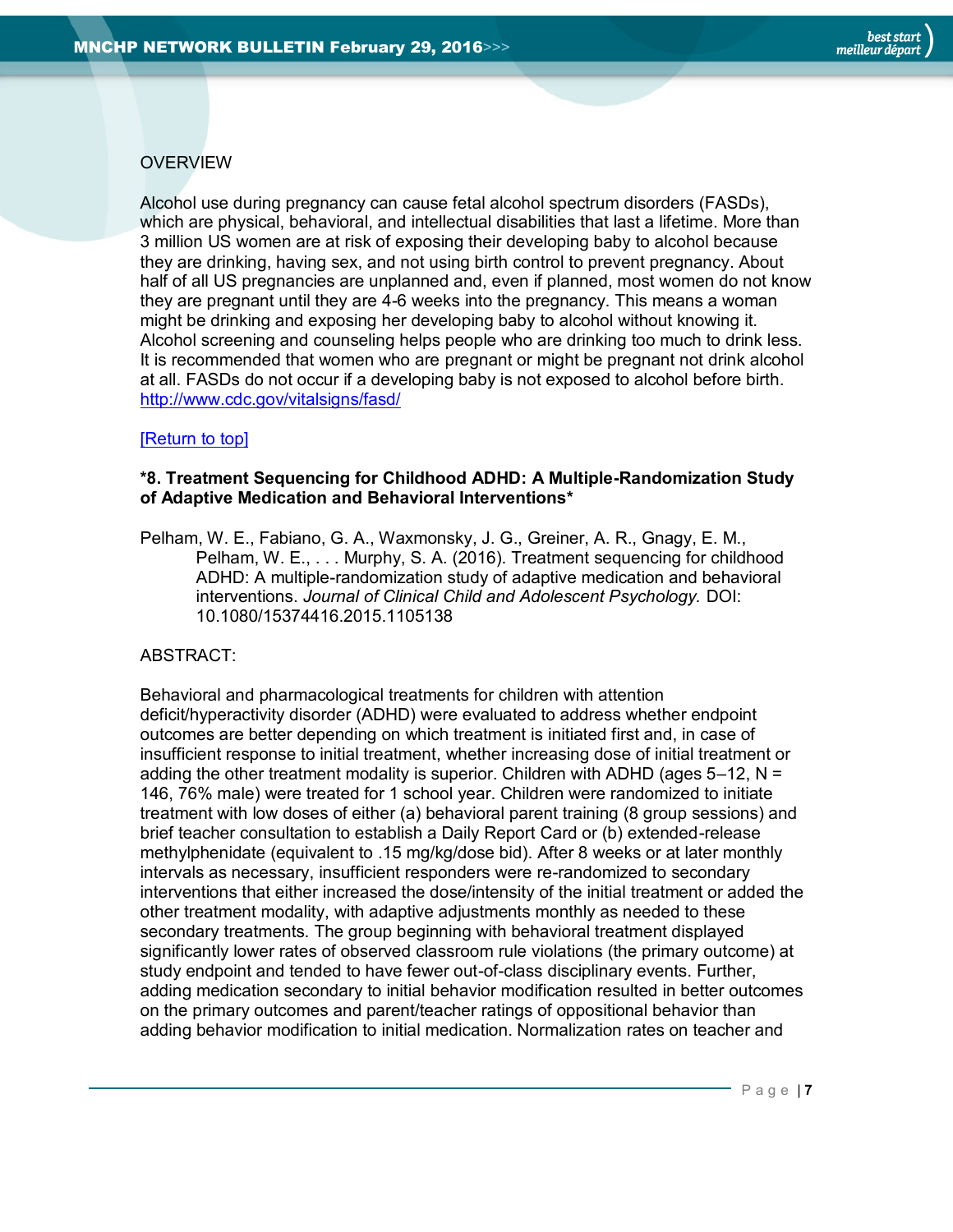parent ratings were generally high. Parents who began treatment with behavioral parent training had substantially better attendance than those assigned to receive training following medication. Beginning treatment with behavioral intervention produced better outcomes overall than beginning treatment with medication. <http://www.tandfonline.com/doi/abs/10.1080/15374416.2015.1105138>

[\[Return to top\]](#page-0-0)

# <span id="page-7-0"></span>**9. Putting an End to Child & Family Homelessness in Canada**

Gulliver-Garcia, T. (2016). Putting an end to child & family homelessness in Canada. Toronto: Raising the roof. Retrieved from: [http://www.raisingtheroof.org/wp](http://www.raisingtheroof.org/wp-content/uploads/2015/10/CF-Report-Final.pdf)[content/uploads/2015/10/CF-Report-Final.pdf](http://www.raisingtheroof.org/wp-content/uploads/2015/10/CF-Report-Final.pdf)

## SUMMARY:

This report – the culmination of a three-year national initiative – discusses the challenges and barriers faced by the fastest-growing segment of the homeless population: children and families. In presenting a cohesive framework, exemplary program models, promising practices and a comprehensive set of recommendations, the report aims to not only address the gap in knowledge concerning this unique demographic, but to pave the way for long-term solutions. <http://www.raisingtheroof.org/wp-content/uploads/2015/10/CF-Report-Final.pdf>

[\[Return to top\]](#page-0-0)

# <span id="page-7-1"></span>**III. CURRENT INITIATIVES**

# <span id="page-7-2"></span>**10. Child Care and Early Years Act, 2014 and the Education Act: Phase 2 Regulations** (available in French)

Message from The Ministry of Education: The Ministry and its partners have been working to support an early years and child care system which is focused on the health, development, and well-being of children and the provision of high quality programs. The ministry is now consulting on Phase 2 regulations to continue to support the government's vision for child care modernization and its commitment to have in place before and after school programs for children age 6-12 years in publicly-funded schools. The ministry is inviting all interested parties are encouraged to provide feedback on the proposed regulations by April 1, 2016.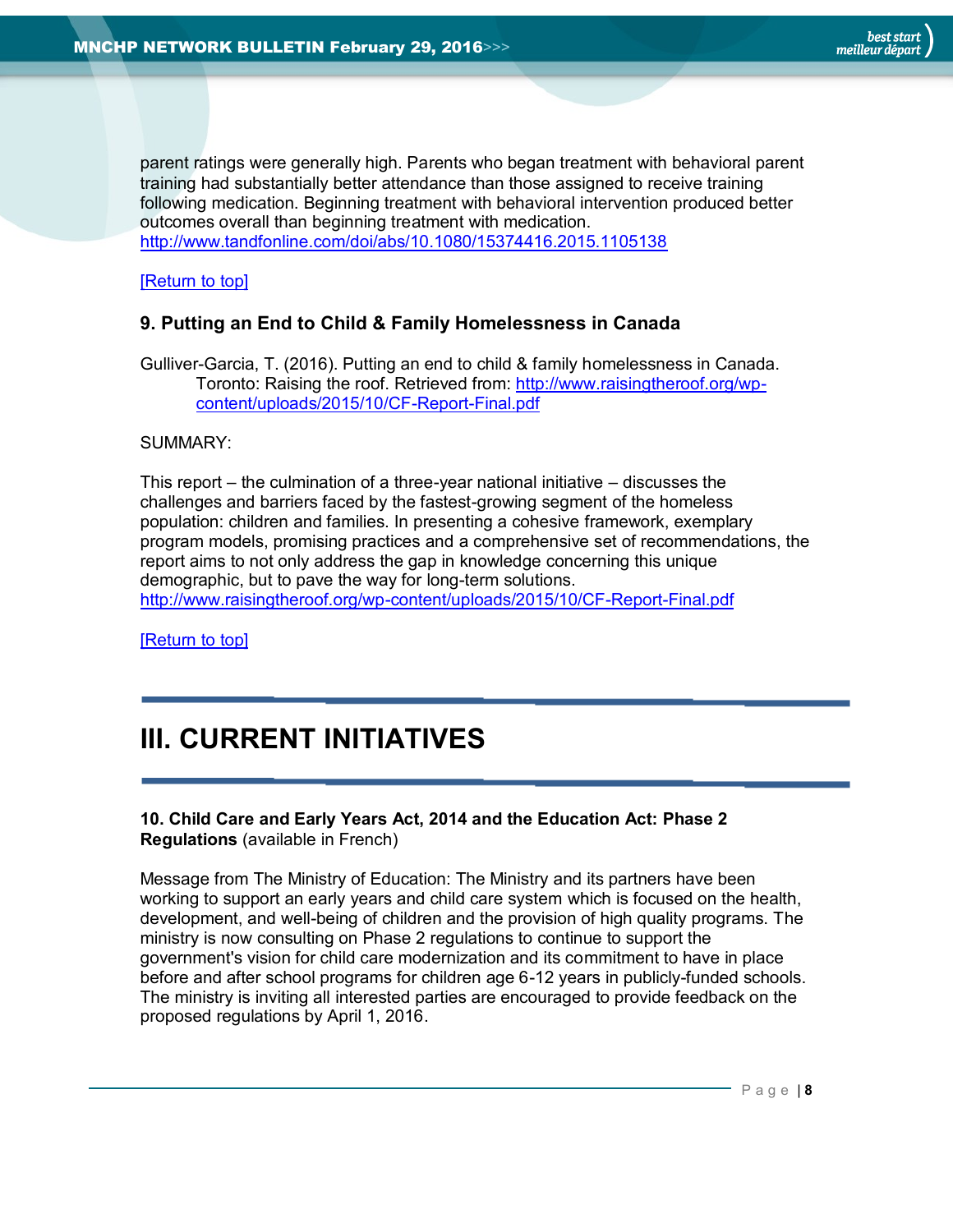EN:<http://www.ontariocanada.com/registry/view.do?postingId=20628&language=en> FR :<http://www.ontariocanada.com/registry/view.do?language=fr&postingId=20628>

# [\[Return to top\]](#page-0-0)

# <span id="page-8-0"></span>**11. International Women's Day – Professional Pay for Professional Work**

The Association of Ontario Early Years Educators is pairing International Women's Day with a campaign calling for professional pay for professional early child education work. This campaign calls for the Ontario government to fund professional pay for early childhood educators that reflects their specialized training and ongoing professional development.

[https://d3n8a8pro7vhmx.cloudfront.net/aeceo/pages/724/attachments/original/14255804](https://d3n8a8pro7vhmx.cloudfront.net/aeceo/pages/724/attachments/original/1425580425/IWD_and_ECEs_Final.pdf?1425580425) [25/IWD\\_and\\_ECEs\\_Final.pdf?1425580425](https://d3n8a8pro7vhmx.cloudfront.net/aeceo/pages/724/attachments/original/1425580425/IWD_and_ECEs_Final.pdf?1425580425)

<span id="page-8-1"></span>[\[Return to top\]](#page-0-0)

# **IV. UPCOMING EVENTS**

# <span id="page-8-2"></span>**12. Winter 2016 Physical Literacy Days, Ontario Society for Health and Fitness (OSHF)**

February and March, 2016: Various, Ontario

OSHF is thrilled to be partnering with the Healthy Active Living and Obesity Research Group (HALO) to offer special full-day workshops that will introduce practitioners to the Canadian Assessment of Physical Literacy (CAPL). Sessions are taking place across Ontario to increase awareness and improve understanding of physical literacy, as well as provide comprehensive hands-on training in physical literacy evaluation. Attendees will be guided through novel and dynamic protocols that will test their own movement skills and ultimately enhance the delivery of child and youth activity programming. <http://www.oshf.ca/view.asp?ccid=603>

## [\[Return to top\]](#page-0-0)

# <span id="page-8-3"></span>**13. Sharing Best Practices for Supporting the Successful Settlement of Young Refugees in Canada**

March 2, 2016: Toronto

This Wisdom2Action event will focus on bringing together local and regional groups who will be directly responding to the needs of incoming refugee children, youth, and their families. Using participatory methods and tools from the Art of Hosting and Harvesting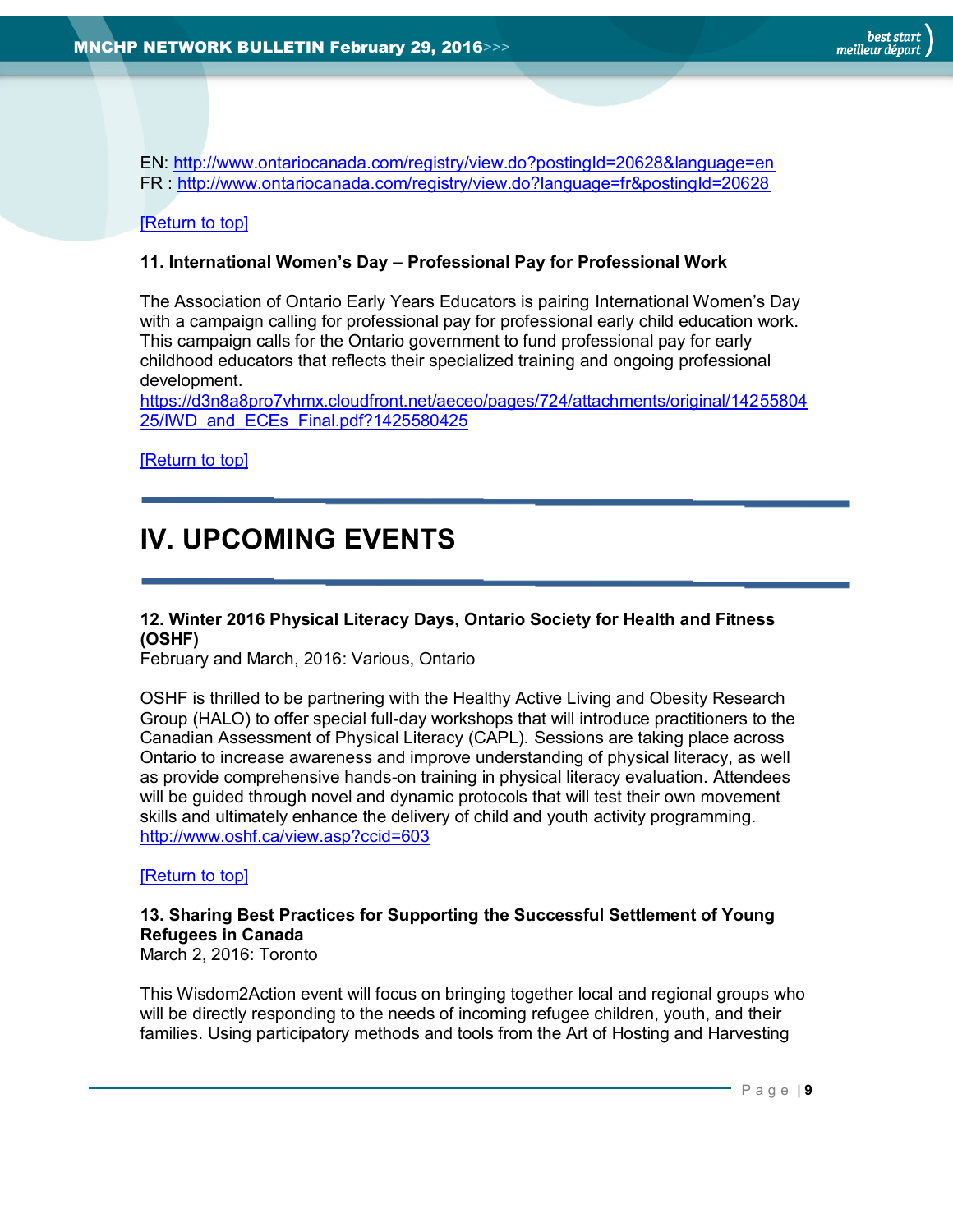

Meaningful Conversations approach, participants will have the opportunity to learn and share promising practices for supporting the successful resettlement of refugee children and youth into Canadian communities, and for ensuring their long-term resilience and wellbeing.

<http://www.cyccnetwork.org/wisdom2action-events/refugees/>

[\[Return to top\]](#page-0-0)

## <span id="page-9-0"></span>**14. Make the Connection Workshop**

March 2-4, 2016: Toronto

Make the Connection programs put attachment theory into nine fun and purposeful sessions. Caregivers learn what babies need to form secure attachments, practice with their baby/toddler and reflect on their parenting role. This event is for staff with an educational background and/or working experience with infants and toddlers. Prior experience leading parenting groups is an asset. [http://www.psychologyfoundation.org/EventDetail?EventKey=9c5c511d-7bba-4b73](http://www.psychologyfoundation.org/EventDetail?EventKey=9c5c511d-7bba-4b73-a9ce-6fcba6383196&WebsiteKey=7ec8b7ce-729b-4aff-acd8-2f6b59cd21ab) [a9ce-6fcba6383196&WebsiteKey=7ec8b7ce-729b-4aff-acd8-2f6b59cd21ab](http://www.psychologyfoundation.org/EventDetail?EventKey=9c5c511d-7bba-4b73-a9ce-6fcba6383196&WebsiteKey=7ec8b7ce-729b-4aff-acd8-2f6b59cd21ab)

[\[Return to top\]](#page-0-0)

# <span id="page-9-1"></span>**15. Daily Oral Iron Supplementation During Pregnancy: What's the Evidence?**  March 4, 2016: Webinar

Health Evidence will be hosting a 90 minute webinar examining the effectiveness daily oral iron supplementation during pregnancy. Dr. Luz Maria De-Regil, Director of Research and Evaluation at the Micronutrient Initiative, will be leading the session and will present findings from her latest Cochrane review regarding daily oral iron supplementation during pregnancy. [https://health-evidence.webex.com](https://health-evidence.webex.com/mw3000/mywebex/default.do?nomenu=true&siteurl=health-evidence&service=6&rnd=0.7854723890720291&main_url=https%3A%2F%2Fhealth-evidence.webex.com%2Fec3000%2Feventcenter%2Fevent%2FeventAction.do%3FtheAction%3Ddetail%26confViewID%3D1754950111%26%26EMK%3D4832534b000000022a9fd422bfdc5149dfd1137fcb1f44fb0a3e4d5a7d40b3b1a6745971ca68d5dc%26%26encryptTicket%3DSDJTSwAAAAKxKi3ezIlVPJ3PgwHteGojciPWrn4j2wvVlFHsovZp9Q2%26%26siteurl%3Dhealth-evidence)

[\[Return to top\]](#page-0-0)

## <span id="page-9-2"></span>**16. Rainbow Health Ontario Conference**

March 9-11, 2016: London

Canada's only professional LGBTQ health and wellness conference features over 50 workshops delivered by health and social service providers, researchers, policy makers and activists. The conference covers an exceptionally wide range of topics and is known for its first-rate content and friendly atmosphere. [www.rainbowhealthontario.ca/conference](http://www.rainbowhealthontario.ca/conference)

[\[Return to top\]](#page-0-0)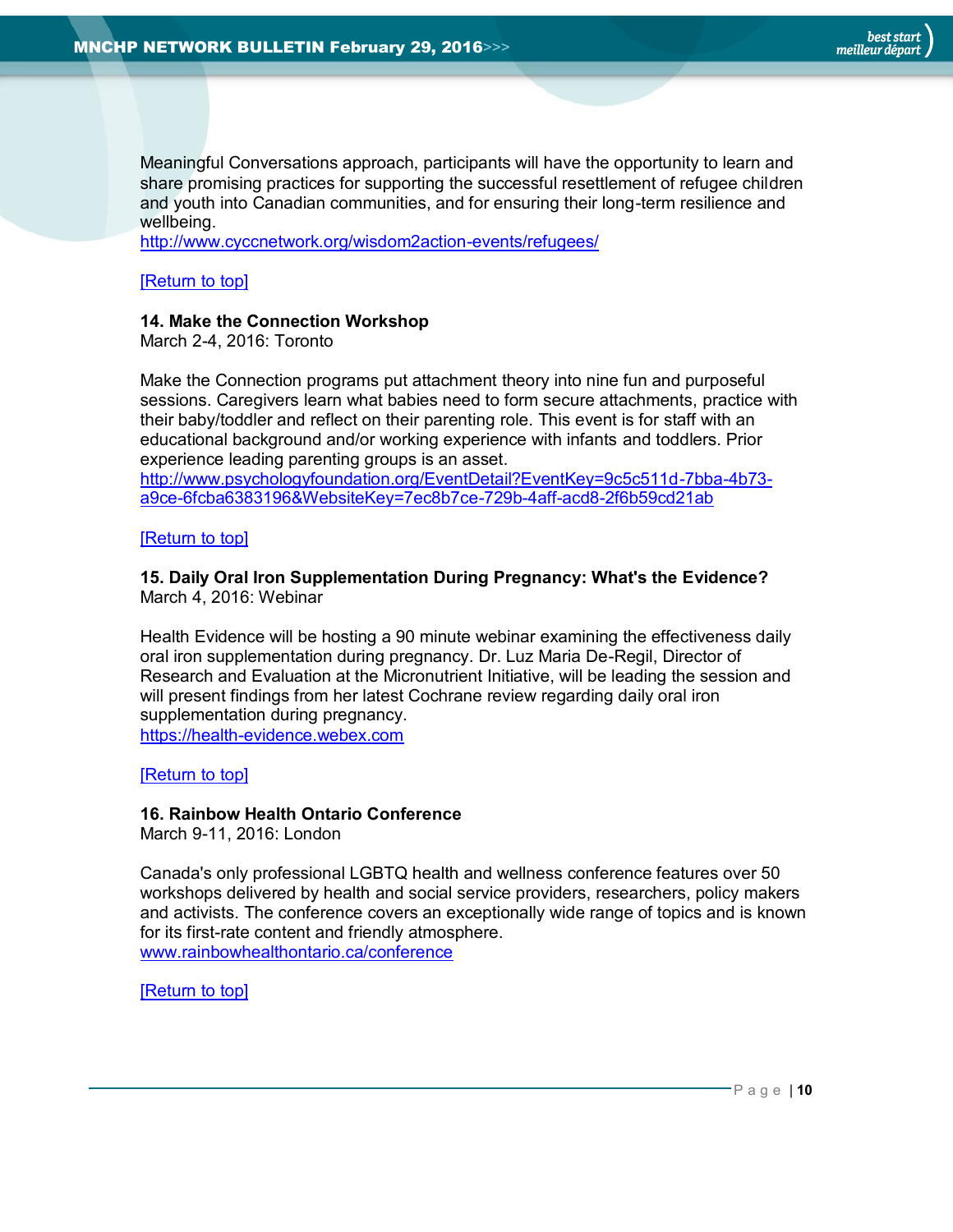# <span id="page-10-0"></span>**17. Save the Date: Knowledge Exchange Forum on Using m-Health for Maternal, Newborn, and Child Health**

March 11, 2016: Ottawa

Join HealthBridge Foundation and CAN-MNCH for stimulating discussions on promising practices and lessons learned in using m-Health to support maternal, newborn and child health.

[http://www.can-mnch.ca/save-the-date-knowledge-exchange-forum-on-using-m-health](http://www.can-mnch.ca/save-the-date-knowledge-exchange-forum-on-using-m-health-for-mnch/)[for-mnch/](http://www.can-mnch.ca/save-the-date-knowledge-exchange-forum-on-using-m-health-for-mnch/)

## [\[Return to top\]](#page-0-0)

# <span id="page-10-1"></span>**18. 2016 Parks and Recreation Ontario (PRO) Educational Forum and Trade Show** April 5-8, 2016: Collingwood

This annual event from PRO is for those who love to work and play in parks, recreation, sport, health promotion and community-based services. This year's program features more than 70 educational sessions and keynote addresses and plenty of opportunities to network with and learn from colleagues from across the province. [http://www.cvent.com/events/the-2016-parks-and-recreation-ontario-educational-forum](http://www.cvent.com/events/the-2016-parks-and-recreation-ontario-educational-forum-and-trade-show/event-summary-1a8a94d3adf04dbf9e3f6e0062adf5f5.aspx)[and-trade-show/event-summary-1a8a94d3adf04dbf9e3f6e0062adf5f5.aspx](http://www.cvent.com/events/the-2016-parks-and-recreation-ontario-educational-forum-and-trade-show/event-summary-1a8a94d3adf04dbf9e3f6e0062adf5f5.aspx)

[\[Return to top\]](#page-0-0)

# <span id="page-10-2"></span>**19. Online Course: Working With Families and Children**

April 11, 2016 - June 6, 2016: Online

During this online course, participants will learn to:

- Describe a competency-based theoretical framework for working with families
- Utilize ideas that will build therapeutic rapport and cooperation with all family members
- Develop methods for clarifying problem definition and family "goal consensus"
- Challenge intergenerational family scripts using genograms and time lines
- Know when to include the children in counselling
- Assess motivation and offer lines of inquiry to move change forward
- Demonstrate familiarity with a broad repertoire of questions that elicit hope, focus and family resources

[http://www.cvent.com/events/online-course-working-with-families-and-children/event](http://www.cvent.com/events/online-course-working-with-families-and-children/event-summary-a306ad603cd3446199104ef326c9f134.aspx)[summary-a306ad603cd3446199104ef326c9f134.aspx](http://www.cvent.com/events/online-course-working-with-families-and-children/event-summary-a306ad603cd3446199104ef326c9f134.aspx)

[\[Return to top\]](#page-0-0)

# <span id="page-10-3"></span>**20. Introduction to Attachment Theory**

April 20-21, 2016: Toronto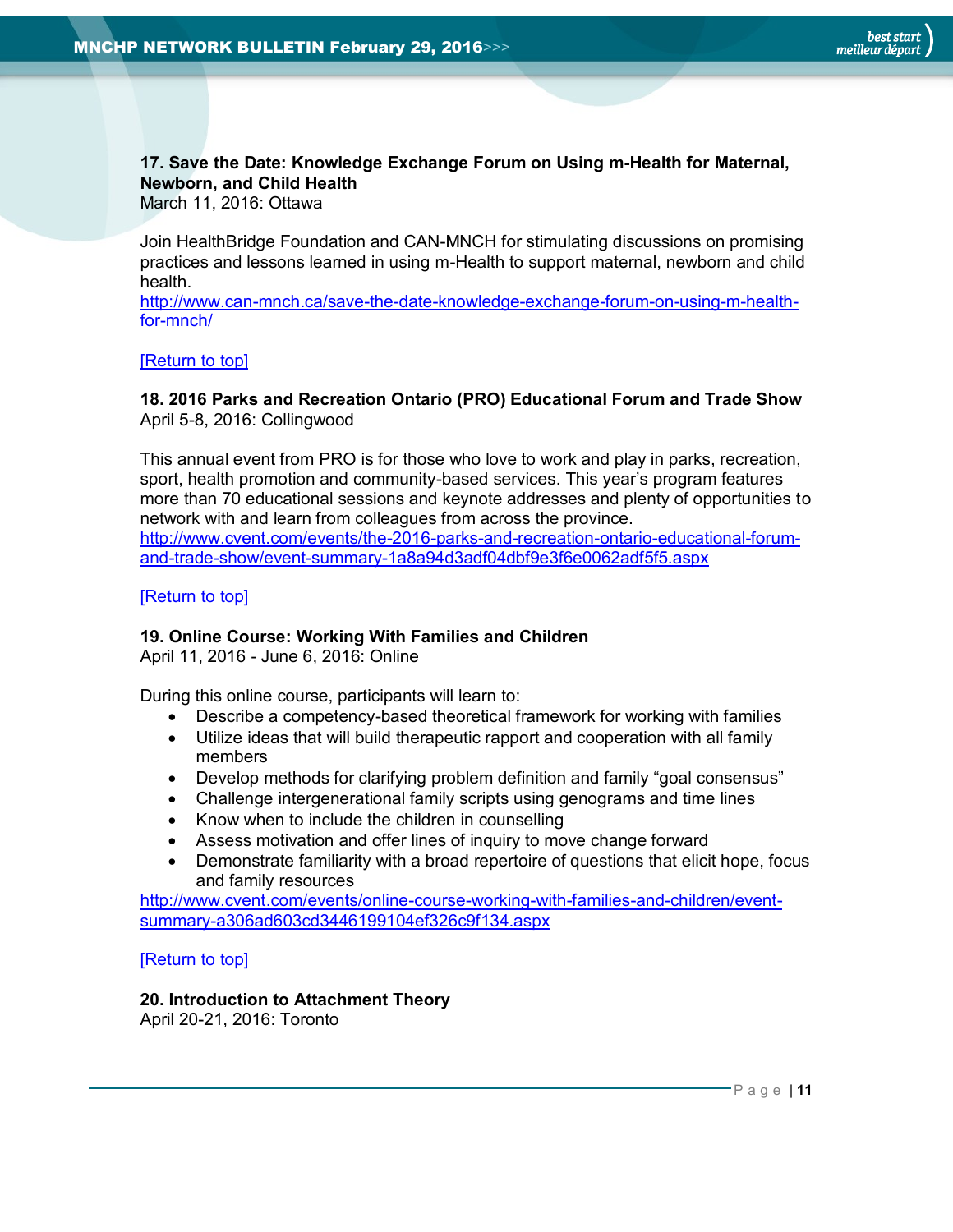

This two-day workshop is designed to provide front-line workers with a basic introduction to attachment theory. This workshop will also be useful for those working with adolescents and adults as well as young children who wish to gain a better understanding of how individuals have come to deal with issues of trust, empathy, selfcontrol and relationships.

[http://www.cvent.com/events/introduction-to-attachment-theory/event-summary-](http://www.cvent.com/events/introduction-to-attachment-theory/event-summary-7221e943a1ee4977b54b9930a21607e7.aspx)[7221e943a1ee4977b54b9930a21607e7.aspx](http://www.cvent.com/events/introduction-to-attachment-theory/event-summary-7221e943a1ee4977b54b9930a21607e7.aspx)

#### [\[Return to top\]](#page-0-0)

#### <span id="page-11-0"></span>**21. Save the Date: Collaborative State of Mind Conference – Starting with The 'Self' Self-Regulation for the Adults Who Care for Children & Youth** April 27, 2016: Mississauga

Through a line-up of dynamic speakers and presenters, this full-day conference will focus on the importance of self-regulation for the adults who work with children and youth in Peel's schools and community. This year's keynote speaker will be Dr. Stuart Shanker.

<http://eyeonkids.ca/docs/files/savethedate.jpg>

[\[Return to top\]](#page-0-0)

#### <span id="page-11-1"></span>**22. 13th International Congress on Obesity 2016**

May 1-4, 2016: Vancouver

This Congress has a wide set of programme tracks that encompass the full life course. In addition to symposia the congress will include: debates, prizes for scientific excellence and poster prizes, and the Final Plenary Lecture immediately before the Closing Ceremony, on a major breaking development in obesity research to ensure that the Congress is as up-to-the minute as possible.

<http://www.worldobesity.org/what-we-do/events/ico/intconob2016/ico-16-registration/>

## [\[Return to top\]](#page-0-0)

#### <span id="page-11-2"></span>**23. The 13th Annual Summer Institute on Early Childhood Development - Growing ECE Access and Quality: Opportunities and Challenges** June 2-3, 2016: Toronto

This conference will focus speakers from the Organization for Economic Cooperation and Development will share best practices in policy and programming. [http://www.oise.utoronto.ca/atkinson/Events/2016\\_Events/Summer\\_Institute\\_2016.html](http://www.oise.utoronto.ca/atkinson/Events/2016_Events/Summer_Institute_2016.html)

[\[Return to top\]](#page-0-0)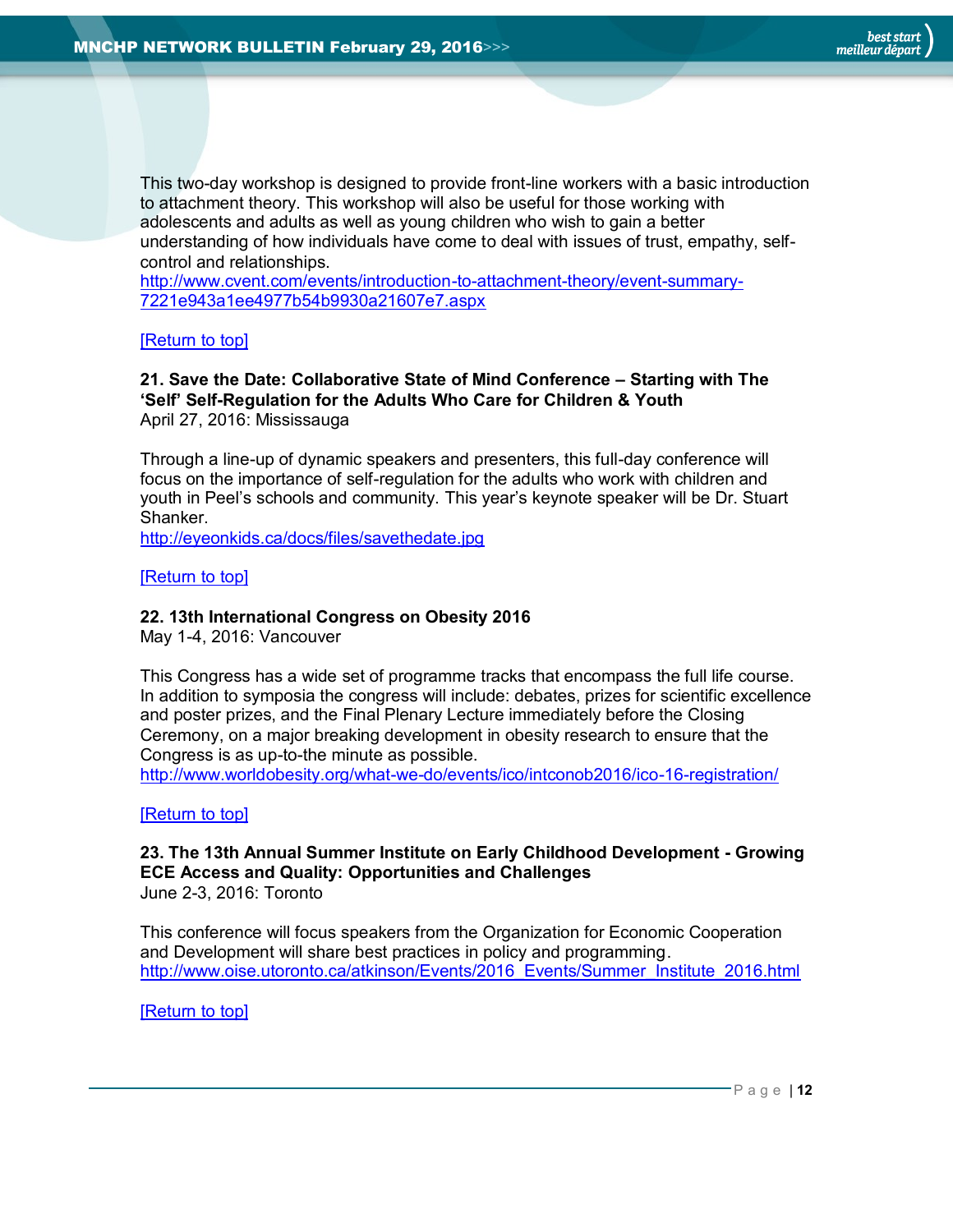# <span id="page-12-0"></span>**24. Pediatric Health: Moving Along the Continuum of Care**

Jun 25, 2016: Toronto

The conference theme focuses on enhancing children's health outcomes across the care continuum. We know children and families encounter many challenges in navigating the healthcare system. Healthcare professionals are called upon to provide care that incorporates knowledge of best practices, innovation, and research in meeting those challenges. PedNIG aspires to create a rich dialogue about pediatric health and nursing. We invite you to share and strengthen your knowledge on achieving practice excellence and creating seamless transitions of care.

<http://www.pcmch.on.ca/events/pediatric-health-moving-along-the-continuum-of-care-2/>

# [\[Return to top\]](#page-0-0)

# <span id="page-12-1"></span>**25. Childbirth Educator Training Workshop**

July 7-9, 2016: Vaughan

This interactive and dynamic two day workshop is one of the steps to becoming a CAPPA Certified Childbirth Educator. You will learn teaching strategies that will help you to prepare families for their journey through childbirth. [http://www.icappa.net/events/EventDetails.aspx?id=711707&group=](http://www.icappa.net/events/EventDetails.aspx?id=711707&group)

[\[Return to top\]](#page-0-0)

# <span id="page-12-2"></span>**V. RESOURCES**

# <span id="page-12-3"></span>**26. Active for Life: Resources for Developing Physical Literacy** (available in French)

These resources are designed for educators, caregivers, and program leaders to assist in the development of physical literacy for children. The resources include specific activites to help children development basic movement to learn and promote a positive active lifestyle at a young age.

EN: <http://activeforlife.com/resources-for-developing-physical-literacy/> FR: [http://activeforlife.com/fr/ressources-pour-le-developpement-de-la-litteratie](http://activeforlife.com/fr/ressources-pour-le-developpement-de-la-litteratie-physique-chez-les-enfants/)[physique-chez-les-enfants/](http://activeforlife.com/fr/ressources-pour-le-developpement-de-la-litteratie-physique-chez-les-enfants/)

[\[Return to top\]](#page-0-0)

# <span id="page-12-4"></span>**27. The Healthy Eating Manual**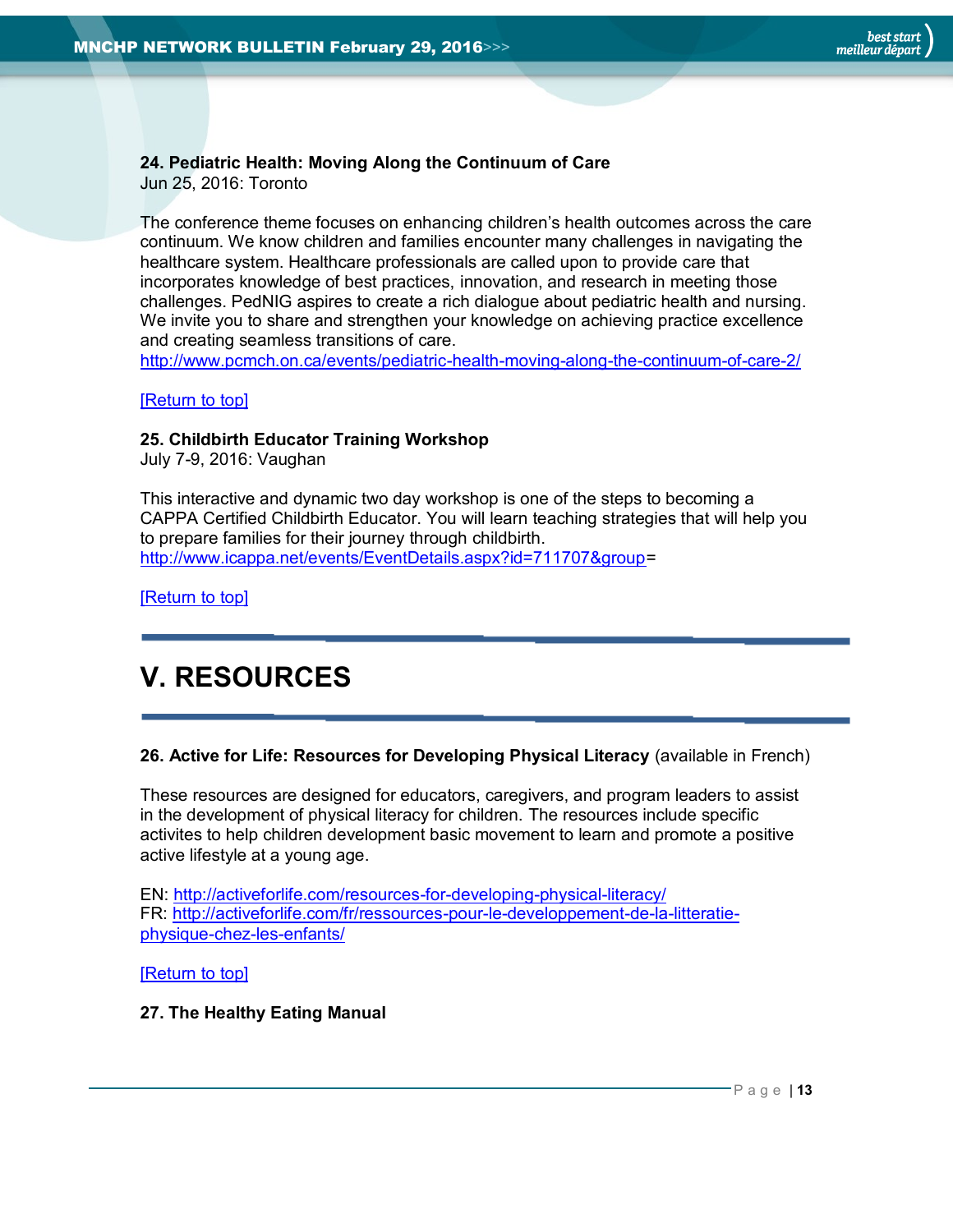The Healthy Eating Manual is an online resource developed by the Nutrition Resource Centre (Ontario Public Health Association) with the goal of "bringing good nutrition and healthy eating to life in a very practical way, incorporating healthy eating education into existing and developing programs, helping community leaders to help others to learn about nutrition and healthy eating, and spreading the healthy eating message through a variety of people, programs and organizations". <http://www.healthyeatingmanual.ca/>

[\[Return to top\]](#page-0-0)

# <span id="page-13-1"></span>**VI. FEATURED BEST START RESOURCES**

<span id="page-13-2"></span>**28. My Life My Plan - Booklet** (available in French) *Best Start Resource Centre, 2014*

This booklet for teens will guide them through six topic areas, providing them with facts and referrals, and the opportunity to respond to a series of questions that will help them to make healthy decisions, set goals and plan for their future. Topics include: physical health, mental health, reproductive health, relationships, family health history and their future.

EN: [http://www.beststart.org/resources/preconception/MLMP\\_14MY01\\_Final.pdf](http://www.beststart.org/resources/preconception/MLMP_14MY01_Final.pdf) FR: [http://www.meilleurdepart.org/resources/preconception/pdf/MLMP\\_FR\\_14MY01\\_](http://www.meilleurdepart.org/resources/preconception/pdf/MLMP_FR_14MY01_Final.pdf) [Final.pdf](http://www.meilleurdepart.org/resources/preconception/pdf/MLMP_FR_14MY01_Final.pdf)

[\[Return to top\]](#page-0-0)

# <span id="page-13-3"></span>**29. Daddy and Me On the Move – Booklet** (available in French)

*Best Start Resource Centre, 2015*

Aimed at fathers of children aged 0 to 6, the goal of the booklet is to encourage strong father-child relationships right from the start. It highlights activities that fathers can do with their children. The booklet is easy to read. All the activities presented are meant to be fun and done easily.

EN:<http://www.beststart.org/cgi-bin/commerce.cgi?preadd=action&key=K57-E> FR:<http://www.beststart.org/cgi-bin/commerce.cgi?preadd=action&key=K57-F>

[\[Return to top\]](#page-0-0)

<span id="page-13-0"></span>**About This Bulletin**

best start meilleur départ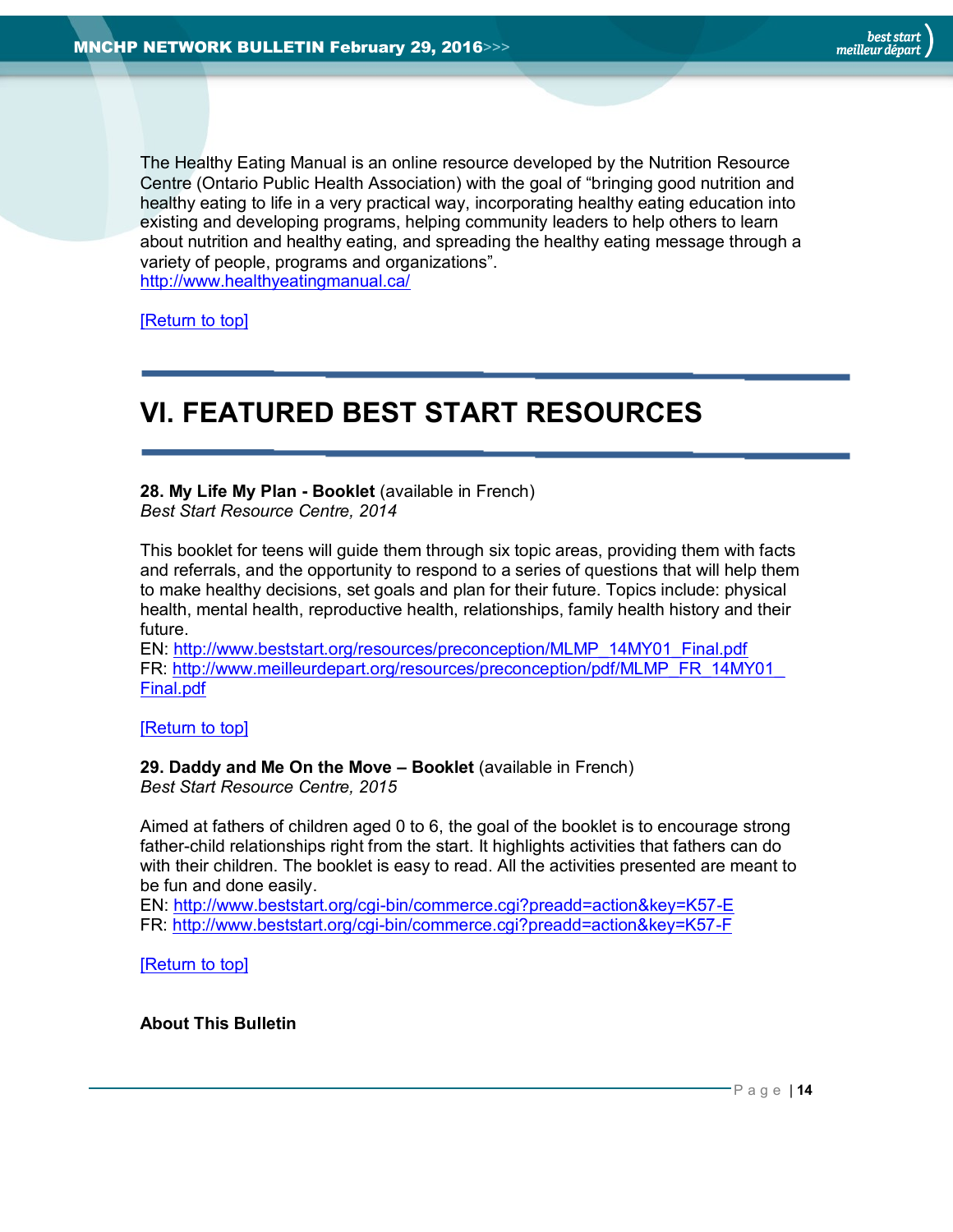*The Best Start Resource Centre thanks you for your interest in, and support of, our work. Best Start permits others to copy, distribute or reference the work for non-commercial purposes on condition that full credit is given. Because our MNCHP bulletins are designed to support local health promotion initiatives, we would appreciate knowing how this resource has supported, or been integrated into, your work [\(mnchp@healthnexus.ca\)](mailto:mnchp@healthnexus.ca). Please note that the Best Start Resource Centre does not endorse or recommend any events, resources, or publications mentioned in this bulletin.* 

**Information on the MNCHP Network:** Email **mnchp@healthnexus.ca** or visit <http://www.beststart.org/services/information.html> **To manage your subscription, unsubscribe from the listserv and access the MNCHP archives**: <http://lists.beststart.org/listinfo.cgi/mnchp-beststart.org> **To submit items for MNCHP Bulletins**: Emai[l mnchp@healthnexus.ca](mailto:mnchp@healthnexus.ca)

**Contact Us**

**Best Start Resource Centre**: [http://beststart.org/index\\_eng.html](http://beststart.org/index_eng.html) **Health Nexus**:<http://en.healthnexus.ca/> 180 Dundas W., Room 301, Toronto (Ontario) M5G 1Z8

# **Stay connected!**

The free weekly **[Ontario Health Promotion E-mail bulletin \(OHPE\)](http://www.ohpe.ca/)** offers a digest of news, events, jobs, feature articles on health promotion issues, resources, and much more, to those working in health promotion.

**[Click4HP](https://listserv.yorku.ca/archives/click4hp.html)** is an international dialogue on health promotion. Participants exchange views on issues and ideas, provide leads to resources, and ask questions about health promotion.

**[The Maternal Newborn and Child Health Promotion \(MNCHP\)](http://www.beststart.org/services/MNCHP.html) Network -** A province-wide electronic forum for service providers working to promote preconception, prenatal and child health.

**[Ontario Prenatal Education Network](http://fluidsurveys.com/surveys/ohpe/subscriptionsopen2015-2016/) -** A space where professionals can share information and resources, ask questions and collaborate with peers on topics related to prenatal education.

**[Health Promotion Today](http://en.healthnexus.ca/)** - 0ur blog keeps you informed of news and topics related to health promotion.

Follow us on **[Twitter](https://twitter.com/Health_Nexus)** to stay up to date on all things related to health promotion.

View our video resources on **[YouTube](http://www.youtube.com/user/healthnexussante)** and **[Vimeo](https://vimeo.com/user9493317)**

**[The Best Start Aboriginal Sharing Circle \(BSASC\) Network](http://lists.beststart.org/listinfo.cgi/bsasc-beststart.org)** is a distribution list designed for service providers working with Aboriginal Peoples in areas of preconception, prenatal and child health. The network is a forum to share news, ideas, questions and best practices.

We encourage you visit the website of our new **[3M Health Leadership Award](http://www.healthnexus.ca/leadershipaward) to** find out how you can support community health leadership and honour your own community leader by nominating them for this national award.

**En français:**

# **Restez branché!**

Le bulletin francophone **[Le Bloc-Notes](http://www.leblocnotes.ca/)** est un outil indispensable pour les intervenants professionnels qui aiment être à l'affût des nouveautés dans le domaine de la promotion de la santé.

Le **[Bulletin de santé maternelle et infantile](http://www.meilleurdepart.org/services/bulletins.html)** est un bulletin électronique mensuel à l'intention des fournisseurs de services œuvrant dans le domaine de la promotion de la santé maternelle et infantile.